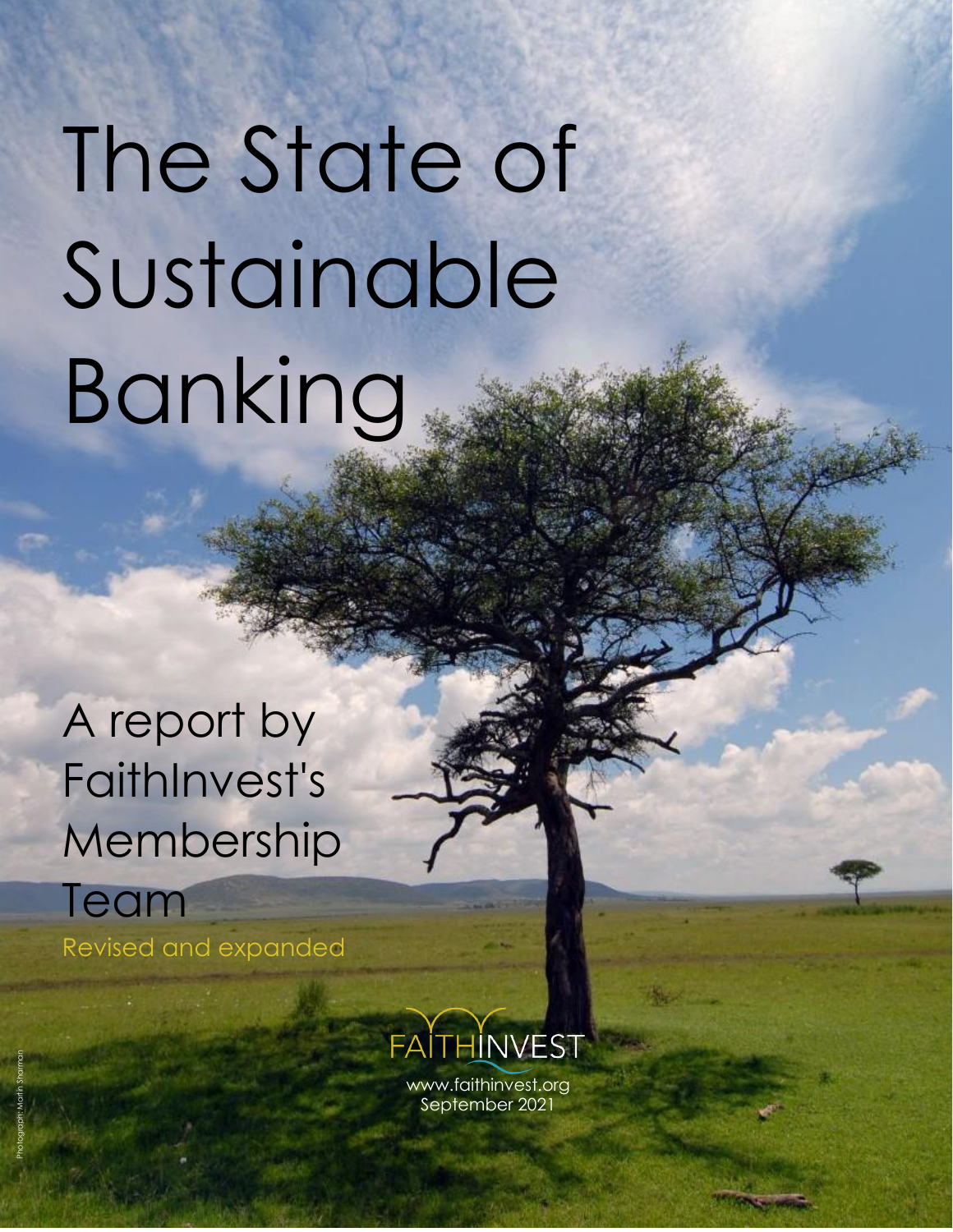

The State of Sustainable Banking A report by the FaithInvest Membership Team

#### **Introduction**

### Global banks' \$750bn in fossil fuels finance conflicts with green pledges

*Financial Times* March 24, 2021

'Dirty Dozen' reduce financing but still hold more than *Financial Times* \$2tn in fossil fuel loans March 27, 2021

Recent headlines in the financial press made grim reading for environmentally conscious investors. As the above headlines show, the world's biggest banks are still funding fossil fuels, including a number of signatories to the UN Principles for Responsible Banking. This is a growing concern for faith groups, an increasing number of which are adopting values-driven positions on climate change, including divesting from fossil fuels.

So how can a values-driven faith asset owner find a bank that shares its values, whether on climate or other issues? And what are the tradeoffs, if any, in working with such a bank? FaithInvest's Membership Team takes a look at these questions in its updated State of Sustainable Banking Report. We use the term 'sustainable banking'; others may use various terms such as 'ethical banking'.

> *Paul Goldwhite and Mathew Jensen FaithInvest, September 2021*

#### Sustainable banking – A commercial perspective

There are few ways a values-driven asset owner can have greater impact, dollar for dollar, than through their choice of banking partner. Religious organizations, broadly defined, are major customers of the world's banks. How big?

As with most information relating to religions and money, this is highly confidential data, and very difficult to quantify, but we can get a sense of the magnitude through reports like *Giving USA 2020* which found "Giving to religion increased 2.3% between 2018 and 2019, with an estimated \$128.2 billion in contributions<sup>"1</sup>. This represents one year of cash

<sup>&</sup>lt;sup>1</sup> Giving USA 2020[: Charitable giving showed solid growth, climbing to \\$449.64 billion](https://givingusa.org/giving-usa-2020-charitable-giving-showed-solid-growth-climbing-to-449-64-billion-in-2019-one-of-the-highest-years-for-giving-on-record/)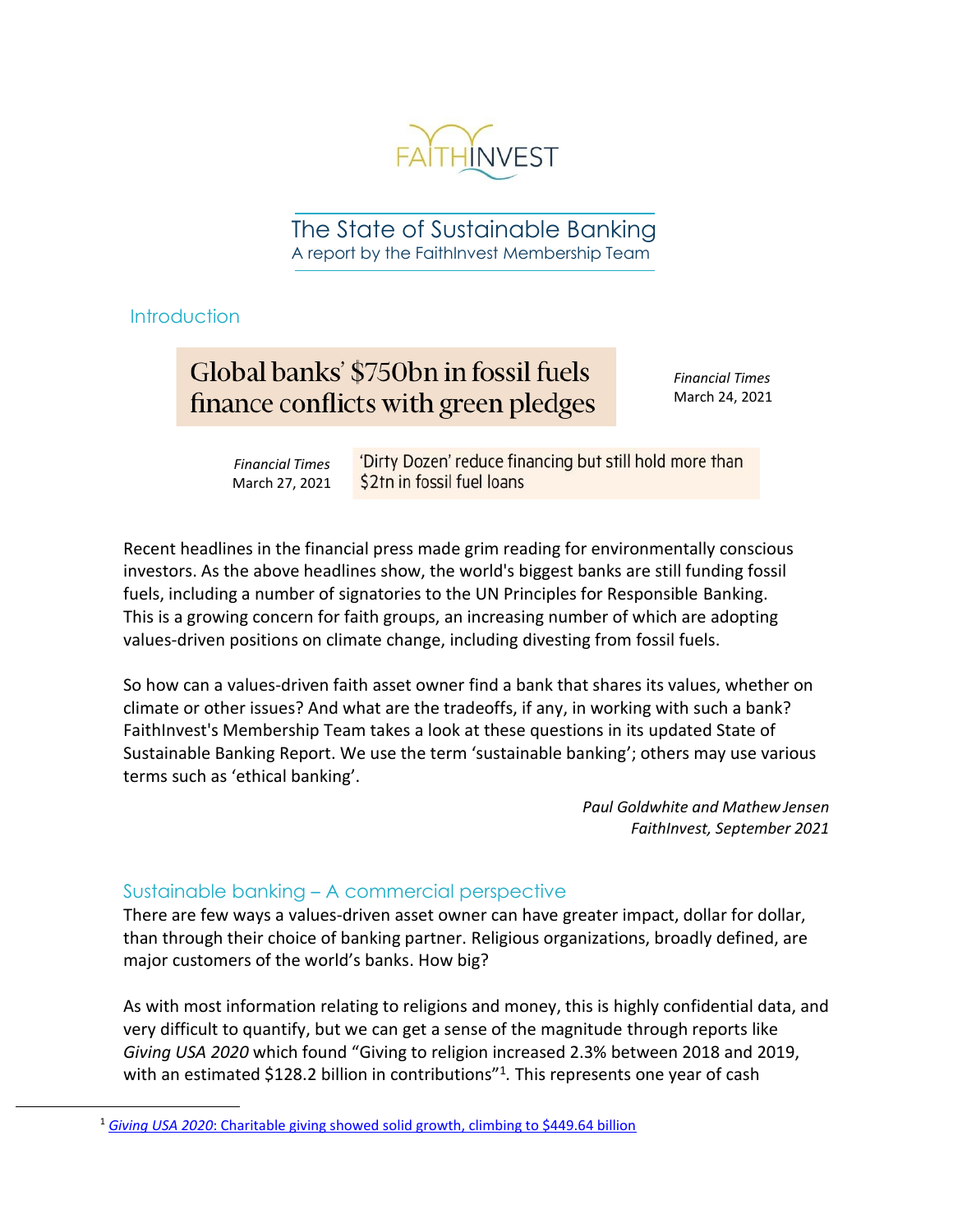contributions in just one country, the United States. Expand this number to all countries across years and the amount of money passing through, or on deposit in banks hired by faith organizations is meaningful. Some of this cash on deposit by faith asset owners is held safely in reserves by the bank, much of it is loaned out – typically on over 70%<sup>2</sup> on average, in part to individuals, or "consumers" in the parlance, in the form of mortgages or other consumer loans, and also to "non-consumers" such as governments, other financial institutions, and commercial and industrial borrowers to fund their business and investment activities. Depending on the bank, non-consumer lending can be a significant part of their loan portfolio. <sup>3</sup> While non-consumer lending activity can fund projects like affordable housing, as recent research has highlighted<sup>4</sup> many of the world's largest banks have provided significant loans and underwriting support to fund fossil fuel commercial and government activities.

Simply, if the bank shares the depositor's values in how they lend, every dollar on deposit can be values-aligned. If the bank does not share the depositor's values, deposits may be used to fund activities that conflict with the depositor's values.

In addition to deposits, faith organizations as bank customers pay fees to banks, directly or indirectly, through securities brokerage, treasury services, custody and securities lending, and other commercial bank activities. In short, customers are a major source of profits for banks, which should give them significant influence over banks. Customers may exercise influence by expressing their views to bank management ("customer advocacy") or through their choice of banking partners.

Recently launched "sustainable banking" efforts, like the Net-Zero Banking Alliance<sup>5</sup> and growth in groups like the Global Alliance for Banking on Values<sup>6</sup>, suggests there may more options, actions and alternatives for faith asset owners seeking values-aligned banking.

#### What is sustainable banking?

There are *many* names in the market today for banks and banking that pursue or adhere to non-financial values-aligned objectives or parameters as part of their business – Ethical, Social, Alternative, or Just Banking, to name a few. For this paper, we'll use *Sustainable Banking* as an umbrella term for these various names. As the varied names suggest, what constitutes sustainable banking is, to a degree, in the eye of the beholder.

Banks have widely varying sustainability. The aforementioned 'Dirty Dozen' banks are among

<sup>&</sup>lt;sup>2</sup> [https://www.spglobal.com/marketintelligence/en/news-insights/latest-news-headlines/loan-to-deposit](https://www.spglobal.com/marketintelligence/en/news-insights/latest-news-headlines/loan-to-deposit-ratios-keep-sliding-at-us-banks-64816545)[ratios-keep-sliding-at-us-banks-64816545](https://www.spglobal.com/marketintelligence/en/news-insights/latest-news-headlines/loan-to-deposit-ratios-keep-sliding-at-us-banks-64816545)

<sup>&</sup>lt;sup>3</sup> Gross loan activity for a bank can be difficult to find. For one example, see page 32 of this Credit Suisse Investor Presentation:<https://www.slideshare.net/creditsuisse/equity-investor-presentation>

<sup>&</sup>lt;sup>4</sup> [http://priceofoil.org/content/uploads/2020/03/Banking\\_on\\_Climate\\_Change\\_2020.pdf](http://priceofoil.org/content/uploads/2020/03/Banking_on_Climate_Change_2020.pdf)

<sup>5</sup> <https://www.unepfi.org/net-zero-banking/>

<sup>6</sup> <https://www.gabv.org/>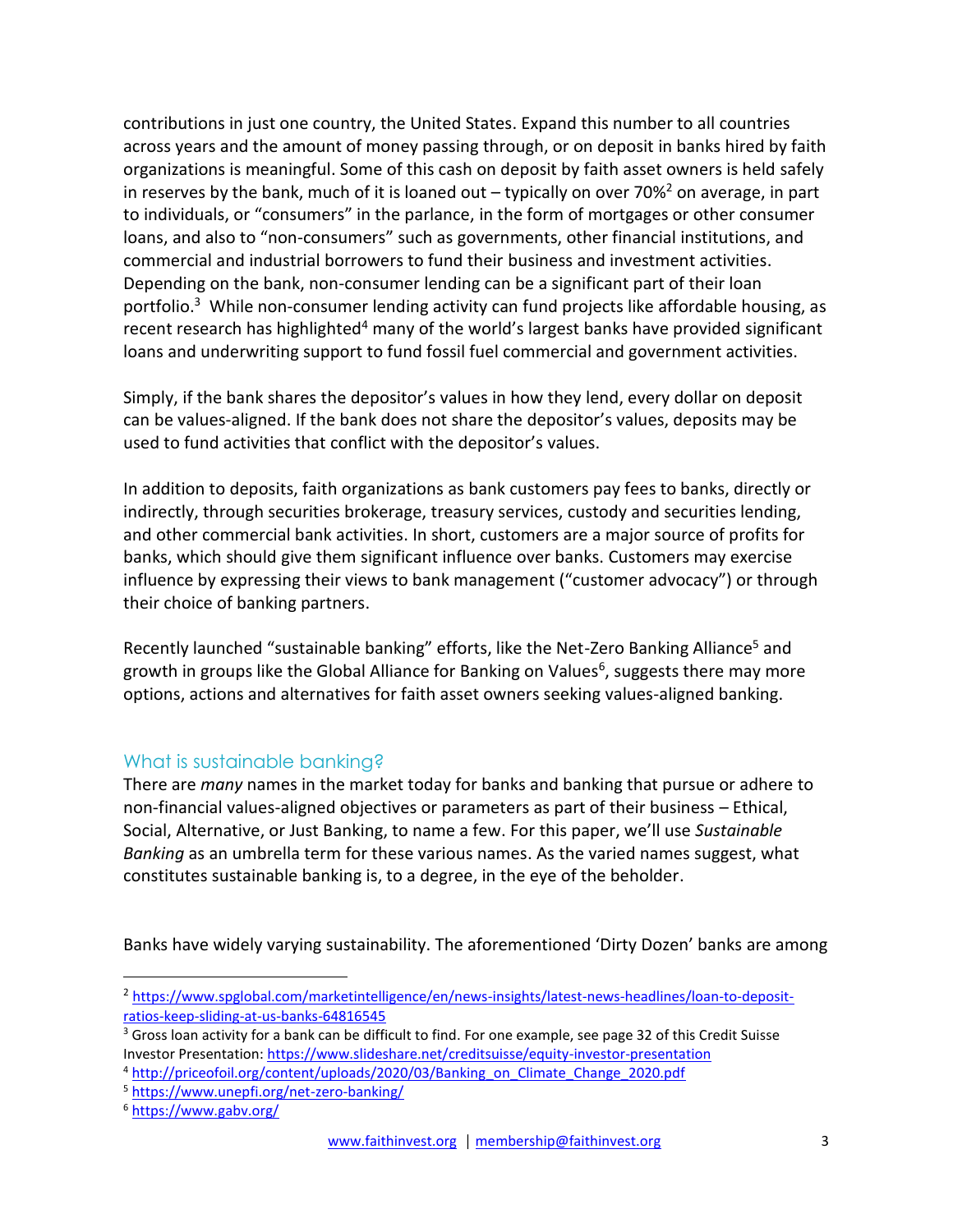the least sustainable, as they finance large amount of fossil fuel production. At the other end of the spectrum are highly sustainable banks with very low or negative carbon intensity of their loan portfolios.

Sustainability can be about many things, not just impact on climate. Parts of the philanthropic community and academia have developed a definition of 'sustainable banking' that is distinct from traditional banking. An oversimplification of sustainable banking, but a useful one, is *banking with impact*.

Below, we list key criteria used to judge a bank's sustainability:

- *Values-profitability.* This refers to several types of behaviour. Crucially, it means the bank should fund activities with social and environmental added value (impact). It also means avoiding financing proscribed enterprises, and often covers themes related to human rights<sup>7</sup>. Social profitability also involves financial inclusion: a sustainable bank should ensure its services are available to traditionally underserved communities. A growing number of banks are setting aside a portion of their assets for socially beneficial activities. Because some of these banks are very large, they can commit substantial resources to this effort<sup>8</sup>. At the same time, studies<sup>9</sup> show that many of these banks continue to fund activities that some socially responsible investors find objectionable.
- *Transparency.* Sustainable banks are expected to be transparent in their operations, particularly as regards their loan portfolio. Transparency allows clients to ensure that their bank is providing funding consistent with their values and any stated sustainable guidelines. Further, some sustainable banks allow depositors to guide and restrict the uses of their funds on deposit.
- *Faith-specific considerations.* Some banks serve specific faiths. For example, Islamic banks offer services that comply with the tenets of Islam including the prohibition on paying interest. The Vatican's bank, The Institute of Religious Works, provides banking services for some Catholic organisations.

Of course, dedicated sustainable banks must be economically viable, but we find today that they generally do not distribute large profits to shareholders, and they tend to limit executive pay and employee pay differentials, among other differences in their operating practices. More traditional commercial or retail banks may offer sustainable products, like ESG money market funds or impact-oriented investment services, or they may dedicate a

<sup>&</sup>lt;sup>7</sup> For a recent example, see As Major U.S. Banks Stop Funding Private Prisons, Companies Seek Money Abroad [\(eji.org\)](https://eji.org/news/as-major-u-s-banks-stop-funding-private-prisons-companies-seek-money-abroad/)

<sup>&</sup>lt;sup>8</sup> For a recent example, see <u>JPMorgan pledges \$2.5 trillion over 10 years toward climate change (cnbc.com)</u>

<sup>&</sup>lt;sup>9</sup> For example, see <u>Banking on Climate Chaos - Rainforest Action Network (ran.org)</u>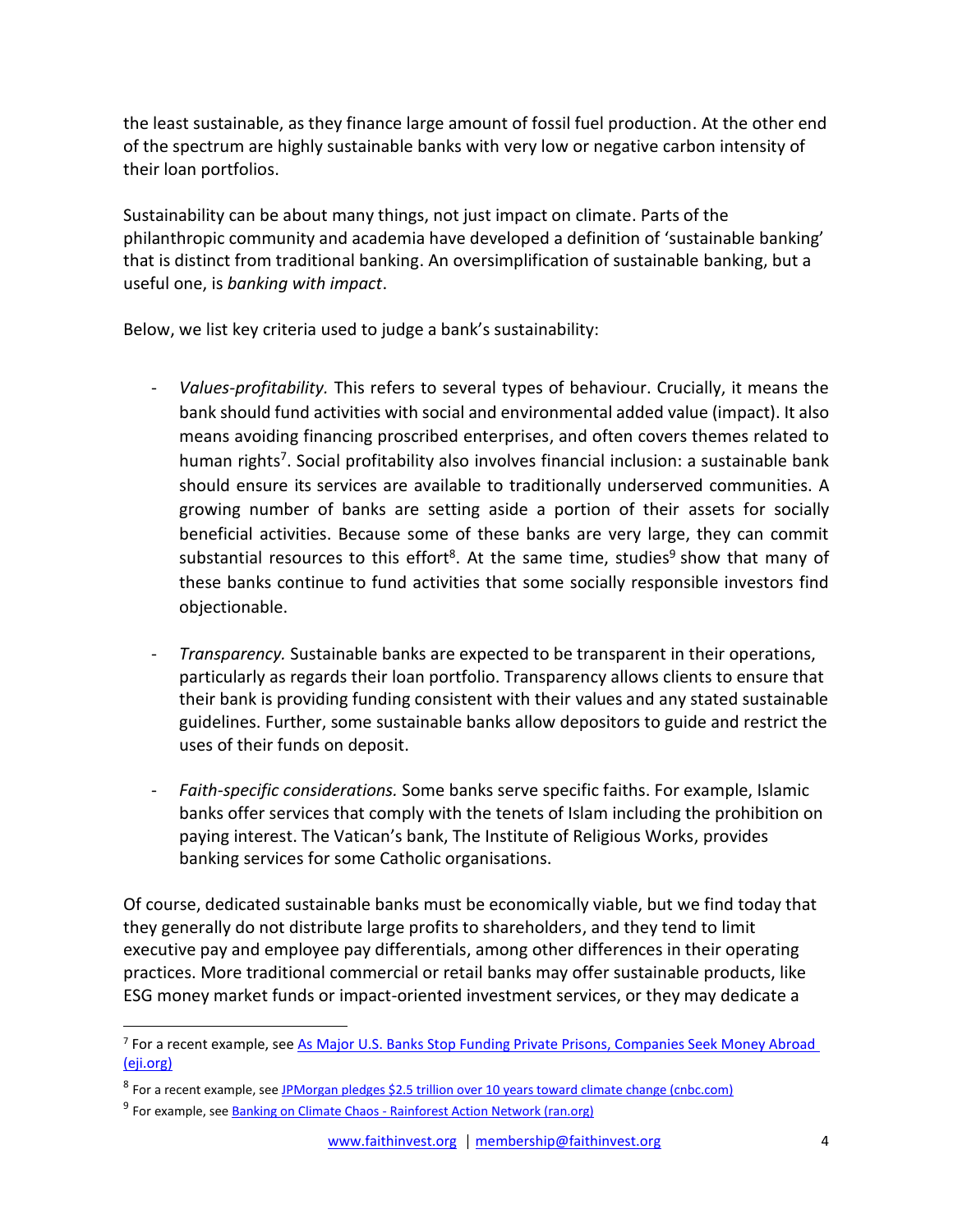certain portion of their loan or underwriting activity to ESG related borrowers, as components of their overall business. In general, we find today that fully commercial banks, at one end of the spectrum, tend to emphasize financial profitability while meeting various regulatory regimes, and the larger commercial banks may additionally be classified as "systematically important" by groups such as the Financial Stability Board<sup>10</sup>, with additional reporting and regulatory requirements. At the other end of the spectrum, Sustainable Banks, identified by membership in standard setting organizations like Global Alliance for Banking on Values<sup>11</sup>, tend to emphasize "values profitability" and more traditional impact investing metrics, with additional related transparency and reporting on their operations and loan portfolios.<sup>12</sup> Further, sustainable banks may be faith aligned or sponsored, with dedicated banks today serving Christian, Hindu, Islamic, Jewish and other faith organizations and communities around the world.



<sup>10</sup> [Financial Stability Board \(fsb.org\)](https://www.fsb.org/)

<sup>&</sup>lt;sup>11</sup> Global Alliance For Banking on Values ~ Independent banks delivering sustainable development for unserved [people \(gabv.org\)](https://www.gabv.org/)

<sup>&</sup>lt;sup>12</sup> For a good example see Triodos: Key figures - [Integrated Annual Report 2020 \(annual-report-triodos.com\)](https://www.annual-report-triodos.com/2020/our-group/key-figures)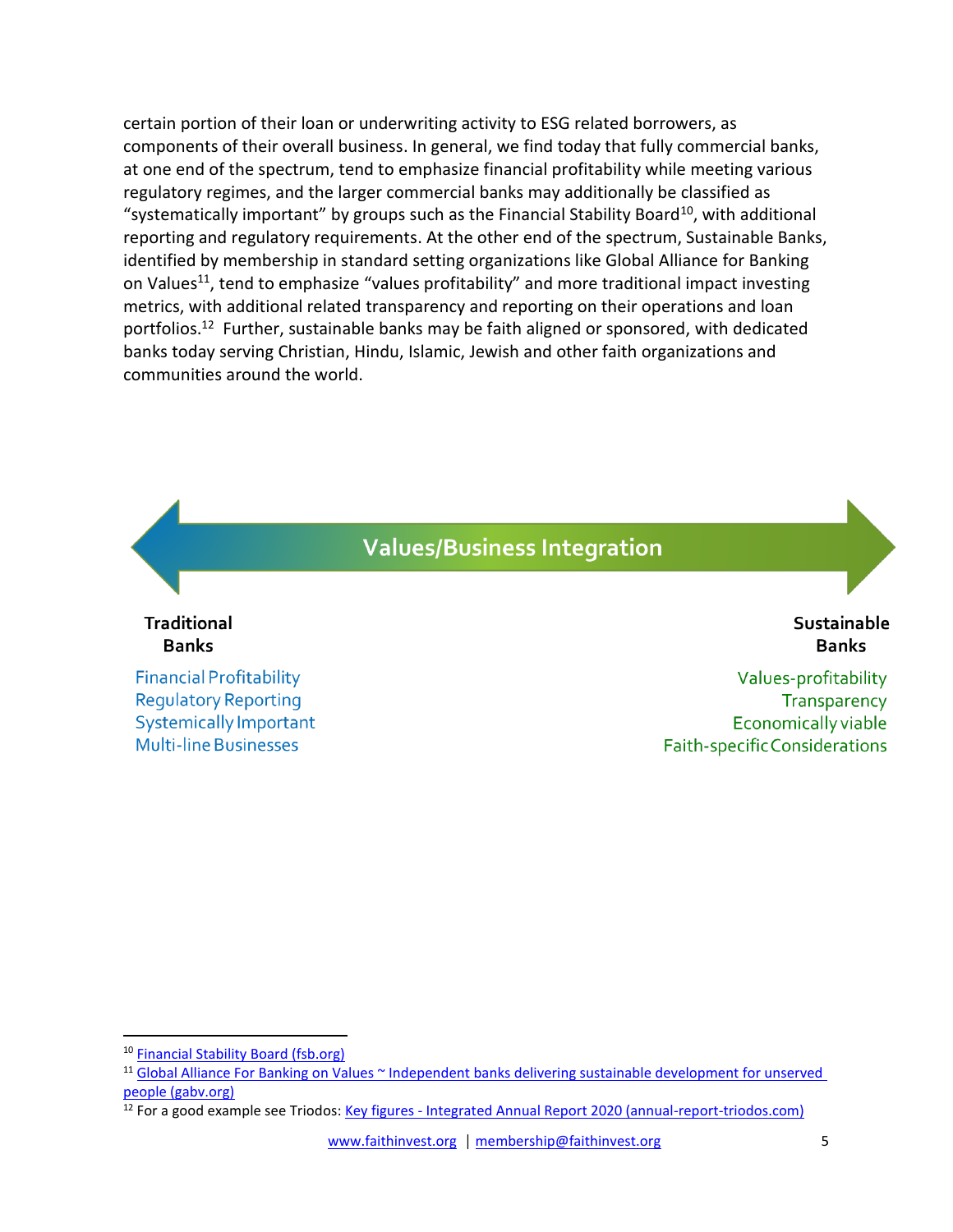#### Do dedicated sustainable banks provide the services needed by Faith Asset Owners?

Faith-oriented needs for banking services depend on which activities they undertake inhouse:

- Deposits and checking *almost all faith organizations need this*
- Corporate treasury and employer services
- Loans, credit or financing
- Safe keeping of securities
- Securities brokerage services
- Securities lending

Sustainable banks generally provide deposits, checking and credit. Another consideration is whether an investor needs a bank with a network of global offices. Most sustainable banks lack the geographic reach of traditional large global banks, and we have not identified sustainable banks that offer other commercial services like custody, brokerage or securities lending. Asset owners requiring such services could use a sustainable bank for "local" deposits and checking, and work with a traditional bank for other banking needs.

#### Sustainable banking – the role of advocacy

Because sustainable banks may not offer all the services some asset owners need, many will continue to do business with traditional banks. Even in traditional banking relationships, however, asset owners can still promote and cultivate sustainability - through advocacy.

Asset owners have two forms of advocacy: as customers and as shareholders. Shareholder advocacy is a well-established way to promote sustainable banking practices, with its roots in the South African anti-apartheid shareholder resolutions fifty years ago, through to major shareholder efforts today to eliminate banking activities in coal production<sup>13</sup>, as an example.

Shareholder advocacy is the idea that the owners, or shareholders, of a company can influence its behavior in many ways, including *how* it generates profits as well as sustainability, among other things. Shareholder advocacy can take the form of direct engagement with the bank's leadership, submitting shareholder proposals for a company to take a specific course of action, or voting on shareholder proxies all in a manner consistent with the shareholder's values. The path to success in shareholder advocacy, as with

<sup>13</sup> [https://www.nasdaq.com/articles/hsbc-toughens-stance-on-fossil-fuel-funding-after-shareholder-heat-2021-](https://www.nasdaq.com/articles/hsbc-toughens-stance-on-fossil-fuel-funding-after-shareholder-heat-2021-03-10) [03-10](https://www.nasdaq.com/articles/hsbc-toughens-stance-on-fossil-fuel-funding-after-shareholder-heat-2021-03-10)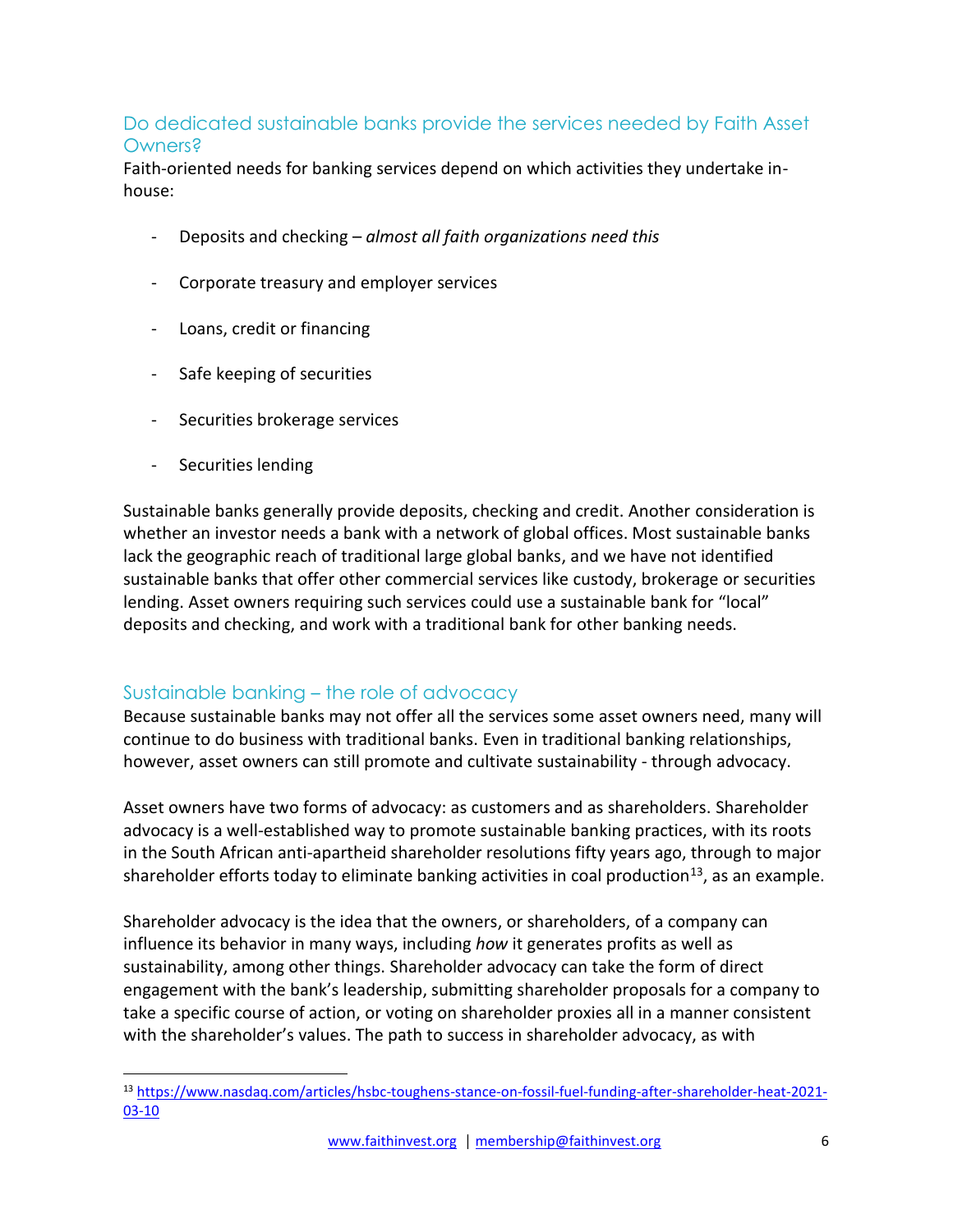customer advocacy, is strength in numbers. There are organizations whose purpose is to influence the behavior of companies in which their members are shareholders. While each member of the organization may hold only a small number of shares, collectively they may represent a fraction of the company that is large enough to get the attention of management. An example of one such organization that is highly relevant to faith asset owners is the Interfaith Center on Corporate Responsibility, ICCR. ICCR provides a forum for its members to share views and, if desired, coordinate interactions with companies with the goal of changing corporate behavior so that it more closely aligns with their values.

Advocacy from a customer perspective is a more recent phenomenon. Customer advocacy means raising issues of prime importance to the attention of senior managers at the bank from the position as a customer of the bank. Unlike shareholders, customers have no legal or formal say in the governance of the bank, rather, they are able to influence the bank through their impact on the bank's business, profitability and reputation*.* When enough customers start asking for the same thing, the bank may be compelled to respond.

A relevant related example is that customer advocacy has been the main driver of the ongoing surge in ESG investing: asset owners pressured investment managers for many years. It is plausible that if a critical mass of bank customers advocates for, say, net-zero carbon intensity of the loan portfolio, banks will feel pressure to comply, as those customers can take their business to banks that are more responsive. Some traditional banks have already said they would meet this goal by 2050, encouraged in part by recent shareholder engagement efforts, but additional pressure from customers might help bring this date forward.

There are organizations, such as BankFWD, that can help customers focus their advocacy efforts with banks and generate critical mass. Faith-based organizations can multiply their advocacy efforts by encouraging business leaders within their congregations who share their values to make similar requests of their banks.

#### Identifying sustainable banks

There are several networks of dedicated likeminded sustainable banks that support common principles. Examples include:

- Global Alliance for Banking on Values, GABV 65 banks, \$200 billion in assets
- European Federation of Ethical and Alternative Banks and Financiers, FEBEA 30 banks

Further examples of networks that may include sustainable banks are:

Cooperative banks  $-$  owned by their customers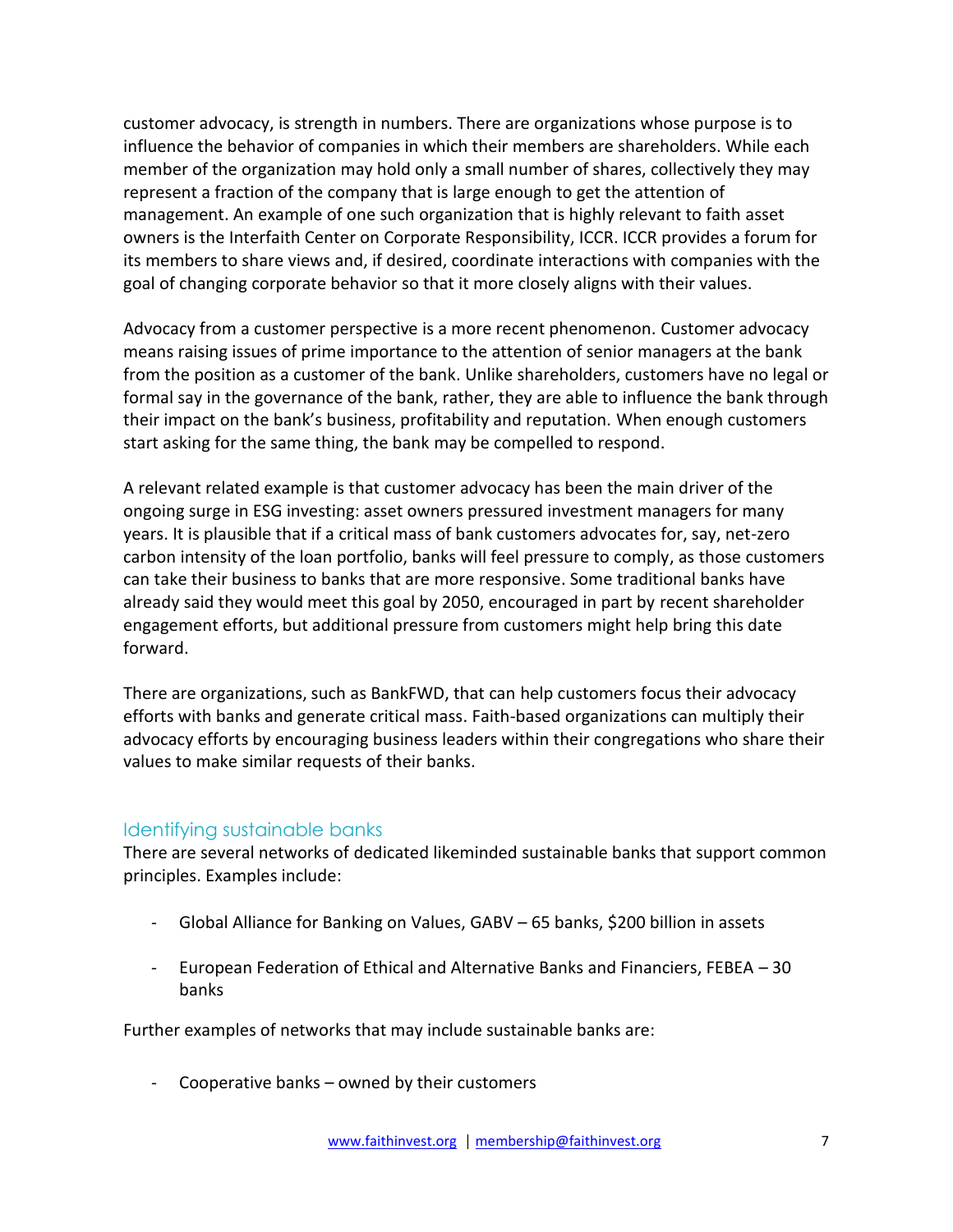- Credit unions members required to share a common bond such as locality, employer, religion or profession
- Community development banks provide access to financially underserved communities

Member banks in these organisations typically agree to a set of terms, principles, and standards<sup>14</sup> that essentially define sustainable banking, usually in the form of pledges, along with meeting certain other criteria around business lines offered, balance sheet size and location.

While these organisations collect information on the bank's '…functioning, the collection of savings and the use of resources<sup> $15$ </sup>, it is unclear if these organisations in any way independently monitor member bank's compliance with their terms, principles and standards.

#### Potential concerns with sustainable banks

There is anecdotal evidence suggesting that sustainable banks may be somewhat less risky than otherwise similar traditional banks. As noted, self-identified sustainable banks tend to be smaller, often regionally focused, and perhaps less diversified than their traditional bank counterparts.

On the other hand, sustainable banks may be less complex businesses, and know their customers better from a more focused client-base. Also, sustainable banks, by the nature of their missions, tend to avoid highly controversial industries such as those that are widely recognised to aggravate climate change. While fossil fuel industries, for instance, may offer potentially lucrative investment opportunities, at least in the short term, they are potentially subject to heightened legal, regulatory and commercial risks. A sustainable bank that avoids those industries is protecting itself from those risks.

Another possible concern is that some sustainable banks offer below-market interest rates on deposits. This may not matter much at a time when interest rates are quite low, but that will not always be the case.

Few sustainable banks are household names. They can be identified through sustainable banking networks, two of which are mentioned above. Even within the same network of sustainable banks, individual banks vary in how they implement and act on sustainable banking (for example, how they seek to have impact on their communities). Sustainable banks also tend to be privately owned, versus publicly listed, and therefore have more limited disclosures, and would not have ESG ratings and analysis from a recognised

<sup>&</sup>lt;sup>14</sup> The FEBEA Charter for example, **OUR CHARTER - Febea** 

<sup>15</sup> JOIN US - Febea